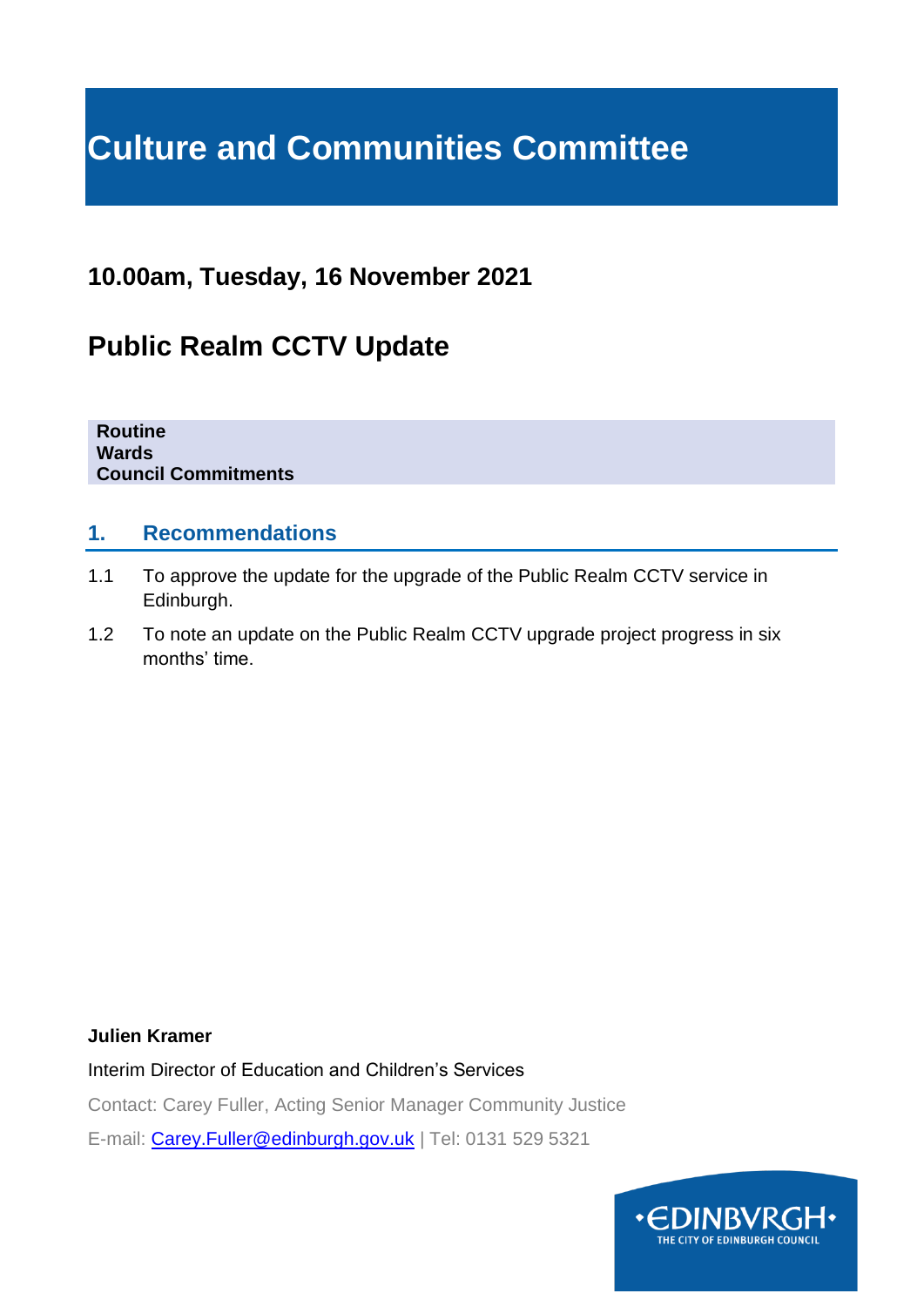**Report**

## **Public Realm CCTV Update**

## **2. Executive Summary**

2.1 This report seeks to present an update on the progress made towards developing the Public Realm CCTV service in Edinburgh.

## **3. Background**

- 3.1 The City of Edinburgh Council (the Council) operates a Closed Circuit Television (CCTV) camera estate across the public realm, housing blocks, the transport network and Council buildings. Provision of CCTV services is non-statutory, and the service is provided to support public safety and security, including the prevention and detection of crime.
- 3.2 An internal audit review of CCTV infrastructure conducted in 2017/18, included a recommendation for the creation of a corporate plan for CCTV to ensure that all CCTV operations across the Council are managed efficiently, consistently, and are legislatively compliant. Significant investment is required across the public realm CCTV estate to establish an effective and efficient service and the current analogue systems have surpassed the end of their serviceable life expectancy, particularly given the shift in technology from analogue to IP. The public realm CCTV upgrade will be future-proofed for any developments in the Smart City Operations Centre (SCOC) programme within the Council, to which the service area would be integrated.
- 3.3 A CCTV Working Group was formed following approval from the Culture and Communities Committee meeting on 30 January 2018 and the Working Group supported the upgrade of the public realm CCTV system.
- 3.4 The upgrade project successfully submitted an European Regional Development Fund (ERDF) bid as part of the 8th City Programme; Scottish Cities Alliance smart cities initiative. This bid revolves around the upgrade of public safety infrastructure, for developing a 'Smart City'. The ERDF project will span across 2019-2022.
- 3.5 The amount of funding confirmed from ERDF is £712,000 (40%), with £1,068,000 (60%) being match funded from the capital budget allocation for the CCTV upgrade. This project is aligned with the SCOC Programme.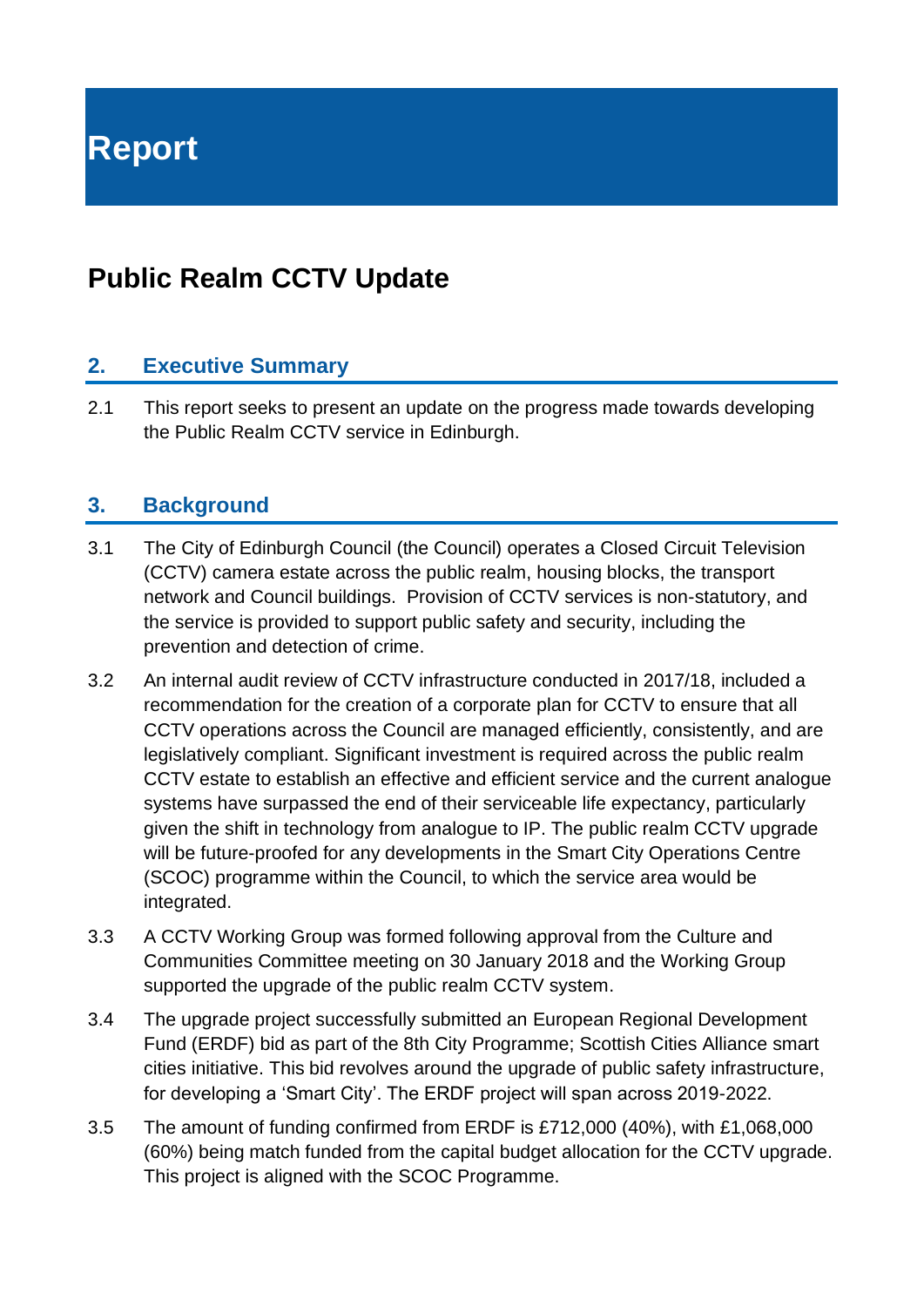3.6 The upgrade of public realm CCTV is one of the initiatives included in the Council's Digital and Smart City Strategy.

## **4. Main report**

- 4.1 The procurement process for the 'IP Video Surveillance System' project has now been successfully concluded. Two contracts (Lot 1 & Lot 2) have been awarded to support the upgrade of the public realm CCTV service and maintenance thereafter.
- 4.2 Both contract terms are of up to ten years: five years with two optional extensions of three and two years  $(5 + 3 + 2)$ . This was done to create best value for the Council and ensure consistency of service.
- 4.3 The project is now live and in the Planning Phase.
- 4.4 Significant work will be undertaken during this Planning Phase to align several strands of 'smart city' work-streams spanning diverse groups of teams and departments towards infrastructure upgrade and integration. The intention of which will offer easier access to data and the ability to visualise and analyse that data to enable better decision-making, both for real-time management of the city and for longer term planning.
- 4.5 There are three key elements of the service area which will be upgraded:
	- 5.4.1 Central Monitoring Facility (CMF)
	- 5.4.2 Transmission
	- 5.4.3 Cameras

## **Central Monitoring Facility**

- 4.6 The Central Monitoring Facility will be refurbished to accommodate the new equipment, introducing a modern way of working to the service area. Capacity for operator staff will increase, enabling co-location of other service areas to the facility should there be a requirement in future.
- 4.7 The facility is designed to provide integrated, city-wide management and service innovation delivery to strengthen citizen living. CCTV video analytics will be introduced to increase efficiencies and deliver the next level in safety and security for citizens. Furthermore, the video analytics will help identify traffic congestion, pinch points and dwell times to correlate with air quality data. Being able to visualise object movement across the public realm could derive insights about how to improve traffic flow and city planning.

## **Transmission**

4.8 There will be an upgrade of the fibre network supporting the cameras in the city, from analogue to digital. The bandwidth will have spare capacity at each location, to provide opportunity to fit additional devices onto CCTV columns throughout the city for other service areas and in turn reduce street clutter.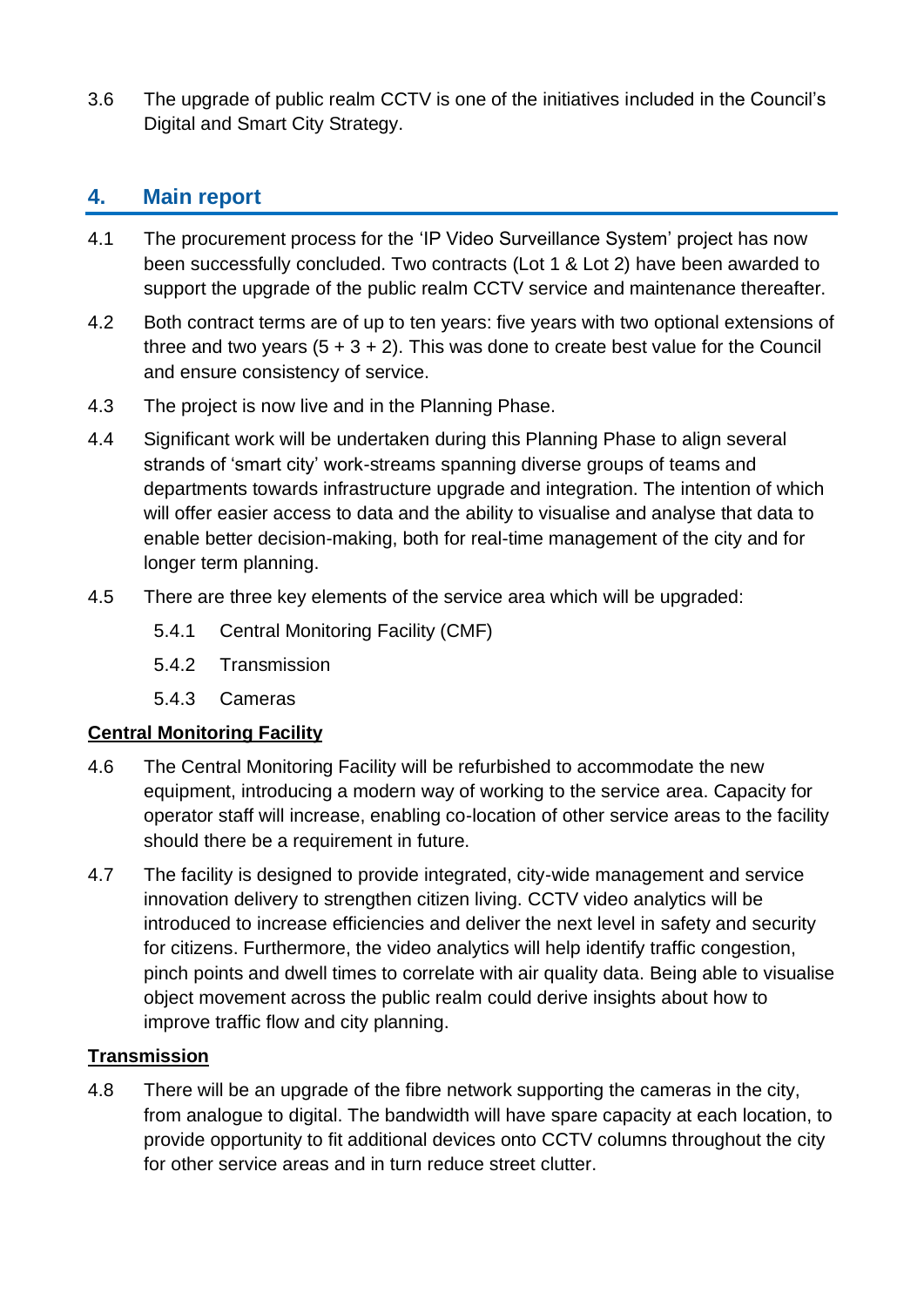4.9 Furthermore, the fibre points of presence throughout the city on the CCTV assets will enable the hosting of 5G devices. This will accelerate implementation of 5G coverage and contribute to the Council's smart city ambitions. This 5G small cell hosting will also provide income generation for the service area, enabling further reinvestment in future.

## **Cameras**

- 4.10 All existing cameras will be replaced with high definition state-of-the-art cameras, significantly improving picture quality.
- 4.11 Additional cameras onto existing CCTV columns will be introduced to key thoroughfares and junctions across the city to supplement the coverage transmitted back to the CMF. These additional cameras will provide Intelligent Traffic Systems data on traffic flow and congestion, whilst bolstering public safety incident monitoring.
- 4.12 New camera locations are currently being developed and surveyed, with the intention to introduce coverage into areas of the city which previously had no public realm CCTV camera presence.

## **Redeployable Assets**

- 4.13 The camera roll-out programme also includes an additional 12 redeployable cameras which will be purchased for the city. The cameras benefit from a plug-andplay approach which will be used for a flexible and responsive approach to developing issues in Edinburgh. These assets will also be used for key event monitoring.
- 4.14 In addition to the above assets to be procured as part of this upgrade, 14 new redeployable cameras have been purchased following a successful business case to the Cabinet Office in support of public safety monitoring during COP26. This provides a total of 26 new redeployable cameras for the city to handle emerging issues and concerns.
- 4.15 Currently, the service area operates a CCTV van which was transferred from the Street Enforcement Team for the purposes of emergency COVID19 management. This was made possible by redeploying the Community Safety Night Team (CSNT) to operate the van whilst social distancing measures have been in force, preventing the CSNT to fulfil their normal duties.
- 4.16 Therefore, the service area is proposing to decommission the CCTV van when the CSNT return to full duties as there are no human resources available to operate the leased vehicle. The 26 new redeployable cameras will fulfil the mobile monitoring offered by the van, in a more economical manner and improve the coverage across the city significantly - recording in 26 locations 24/7 compared to one location with the CCTV Van, when stationary.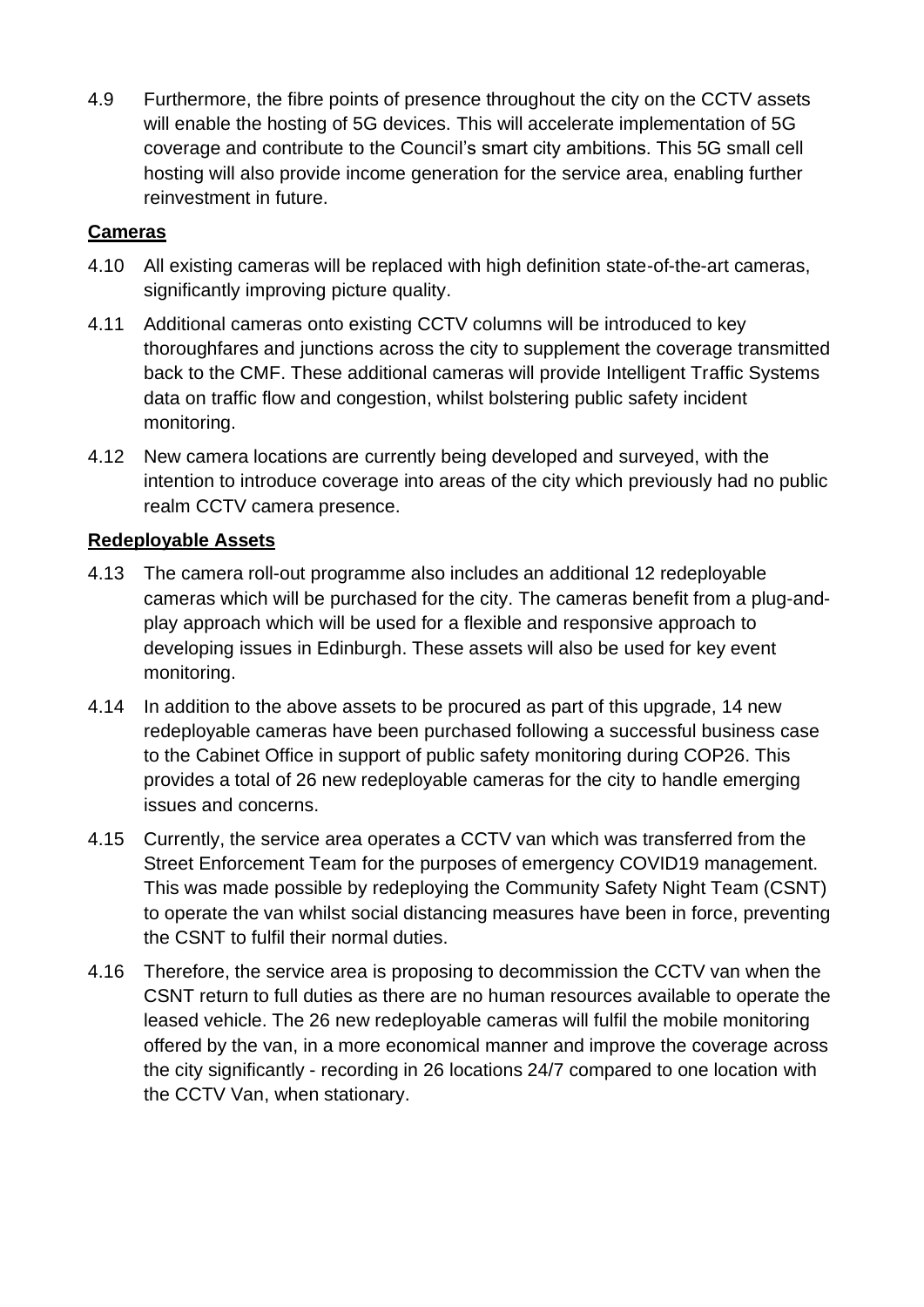## **5. Next Steps**

- 5.1 A high-level project plan outlines the next steps in the upgrade, in Appendix 1.
- 5.2 The project plan takes account of crucial public safety periods, namely COP26 in November 2021 and Hogmanay 2021. Therefore, no replacement work is to be undertaken until January 2021 to ensure business continuity during these sensitive times. This provides opportunity to co-ordinate with key stakeholders (Police Scotland, Edinburgh Trams, Lothian Buses, Scottish Fire and Rescue, Information Governance, Roads, Space Planners) during the Planning Phase to ensure best practice.

## **6. Financial impact**

- 6.1 The project successfully submitted an ERDF bid as part of the  $8<sup>th</sup>$  City Programme, inclusive of a business case, to obtain the requested funding of £712,000 from the Programme.
- 6.2 Lot 1, IP Video Surveillance System, funding from ERDF is £712,000 (40%), with £1,068,000 (60%) being match funded from the Council's capital budget allocation for the CCTV upgrade, totalling £1,780,000. The IP Video Surveillance System has been awarded at a value of £1,556,072. The remaining funds have been ringfenced for project specific salary costs and consultant fees associated with the delivery of the project. These additional costs are receiving the 40% ERDF contribution, therefore are included in the total cost of the project.
- 6.3 Lot 2, Fibre Network, will be solely funded from the Council's revenue budget.
- 6.4 Lot 2 has generated revenue savings from existing fibre costs at present. In addition, income generation of £300,000 for 5G small cell hosting equipment over the ten-year contract term has been established.
- 6.5 Decommissioning the CCTV Van will present savings of £3,500 per annum along with ongoing repairs & maintenance for the lease of the vehicle. Savings will also be made on the considerable staff time which is currently being utilised through the Community Safety Night Team and overtime of CCTV Operators. These savings will be allocated to SIM data packages for the 26 new redeployable cameras.
- 6.6 The prices quoted by the successful contractors will be fixed and applied throughout the life of the contract, however the Council has reserved the right to negotiate with the contractors on the anniversary of the contract subject to benchmarking and current market conditions.

## **7. Stakeholder/Community Impact**

7.1 This project was selected and approved for inclusion within a wider ERDF Operation, by both the 8th City Advisory Group and 8th City Strategic Board. These partnership structures (which includes representation from all Scottish cities and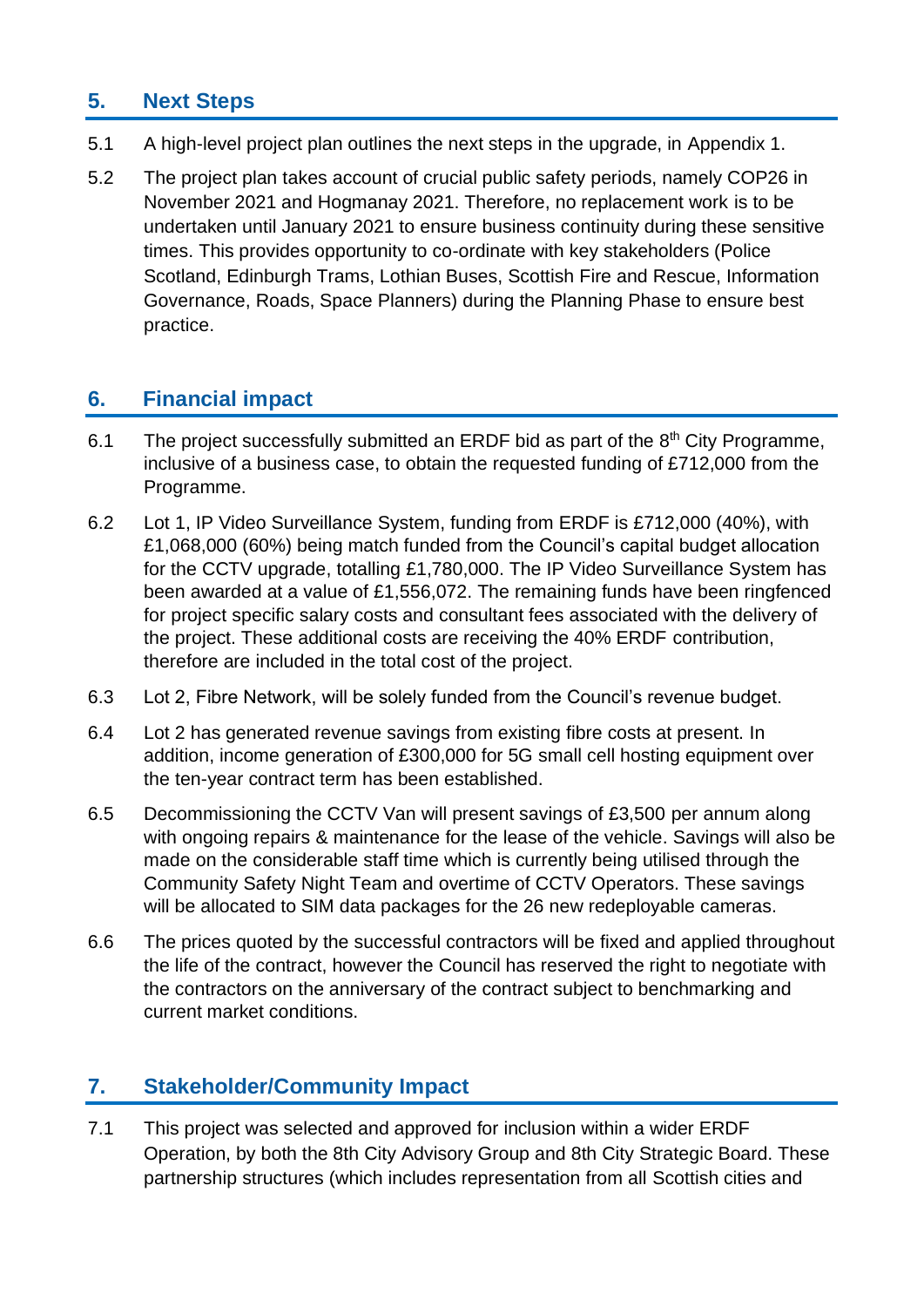Scottish Government) were established as part of the governance arrangements that have been put in place for the 8th City Programme.

- 7.2 This project will publish open data sets (pedestrian, cyclist, vehicle counts etc) available to the public – it is envisaged that businesses, third sector organisations and academics can make use of the data. The intention is to use the data sets provided by the new system for the purposes of traffic flow modelling and generate insights as to where congestion occurs. Thereby improving Edinburgh's air quality and reducing carbon emissions.
- 7.3 The system will create a city operations hub for disaster resilience and risk prevention. The system will be networked to key stakeholder control rooms such as Police Scotland and Scottish Fire & Rescue Service to enable seamless coordination to escalating incidents. The system will be implemented as a foundational public safety and visual infrastructure, to be capable of adaptable expansion as the overarching 'smart city' programme develops.
- 7.4 The development of an open platform, public safety network with the capability to absorb security sub-systems may reduce duplication of security control rooms across the city thus reducing emissions.
- 7.5 The new system user interface will improve significantly for frontline operators. This will lead to an improvement in morale, job satisfaction, employee retention and wellbeing of frontline staff.
- 7.6 The Council's Sustainable Procurement Strategy was considered and applied through the request of Community Benefits. The contractors will be required to deliver Community Benefits, which will be monitored throughout the life of the contract. The Council set minimum expectations in both Lots of the tender and the successful contractors have met and exceeded these expectations. The Community Benefits are fully detailed in Appendix 2 of this report.

## **8. Background reading/external references**

- 8.1 [Proposal of the CCTV Working Group](https://democracy.edinburgh.gov.uk/Data/Culture%20and%20Communities%20Committee/20180130/Agenda/item_83_-_cctv_working_group.pdf)
- 8.2 [Public Realm CCTV Update](https://democracy.edinburgh.gov.uk/documents/s30670/Item%208.4%20-%20Public%20Realm%20CCTV%20Update%20Report.pdf)
- 8.3 [Digital and Smart City Strategy](https://democracy.edinburgh.gov.uk/documents/s26745/7.10%20-%20Digital%20and%20Smart%20City%20Strategy.pdf)
- 8.4 [Award of Contracts for IP Video Surveillance System and Fibre Network](https://democracy.edinburgh.gov.uk/documents/s35959/Item%208.10%20-%20Award%20of%20Contracts%20for%20IP%20Video%20Surveillance%20System%20and%20Fibre%20Network.pdf)

## **9. Appendices**

- 9.1 Appendix 1 High Level Project Plan
- 9.2 Appendix 2 Community Benefits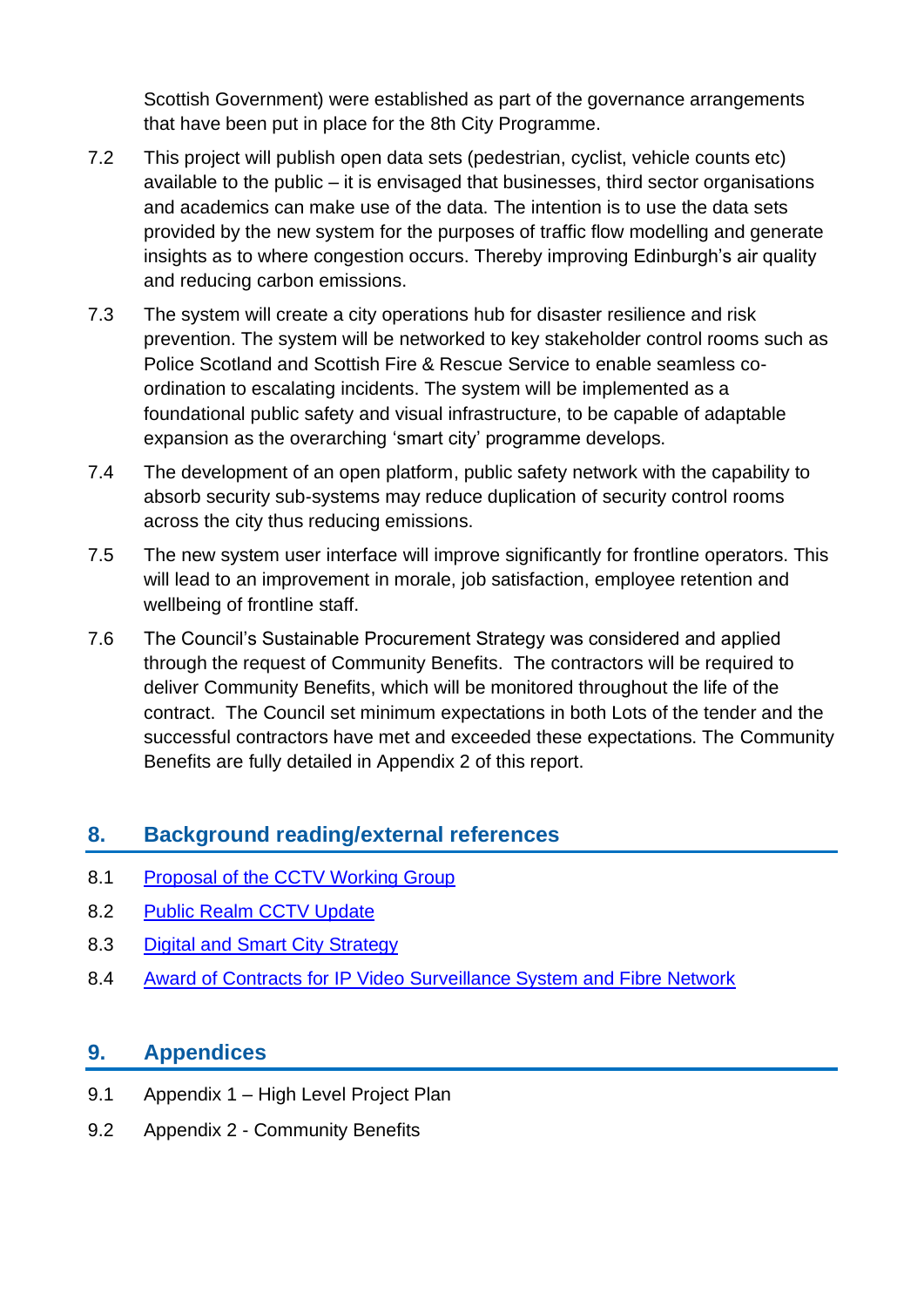## **Appendix 1 – High Level Project Plan**

| Planning Phase: Milestone 1<br>Stakeholder workshops to co-ordinate works, finalise &<br>approve details of the solution whilst mitigating risk to<br>business continuity.                                                                                                                                                                        | September-<br>December 2021    |
|---------------------------------------------------------------------------------------------------------------------------------------------------------------------------------------------------------------------------------------------------------------------------------------------------------------------------------------------------|--------------------------------|
| <b>Implementation Phase: Milestone 2 – Central Monitoring</b><br><b>Facility</b><br>A temporary control room to be fitted out, enabling the<br>service to continue without disruption as retrofitting works<br>are carried out in the CMF and a new video management<br>system is installed.                                                      | January - April 2022           |
| Implementation Phase: Milestone 3 - Cameras<br>Roll out of camera replacements across the city, this is<br>staggered to ensure that 92% of the cameras are<br>operational as a minimum at any period. Downtime is not<br>permitted during August due to the Fringe Festival,<br>therefore replacement programme is on hold during this<br>period. | April 2022 - September<br>2022 |
| Post-Implementation Phase: Milestone 4 – Testing<br>Video Management System and each camera is tested for<br>security, functionality and snagging.<br>Project complete.                                                                                                                                                                           | September 2022                 |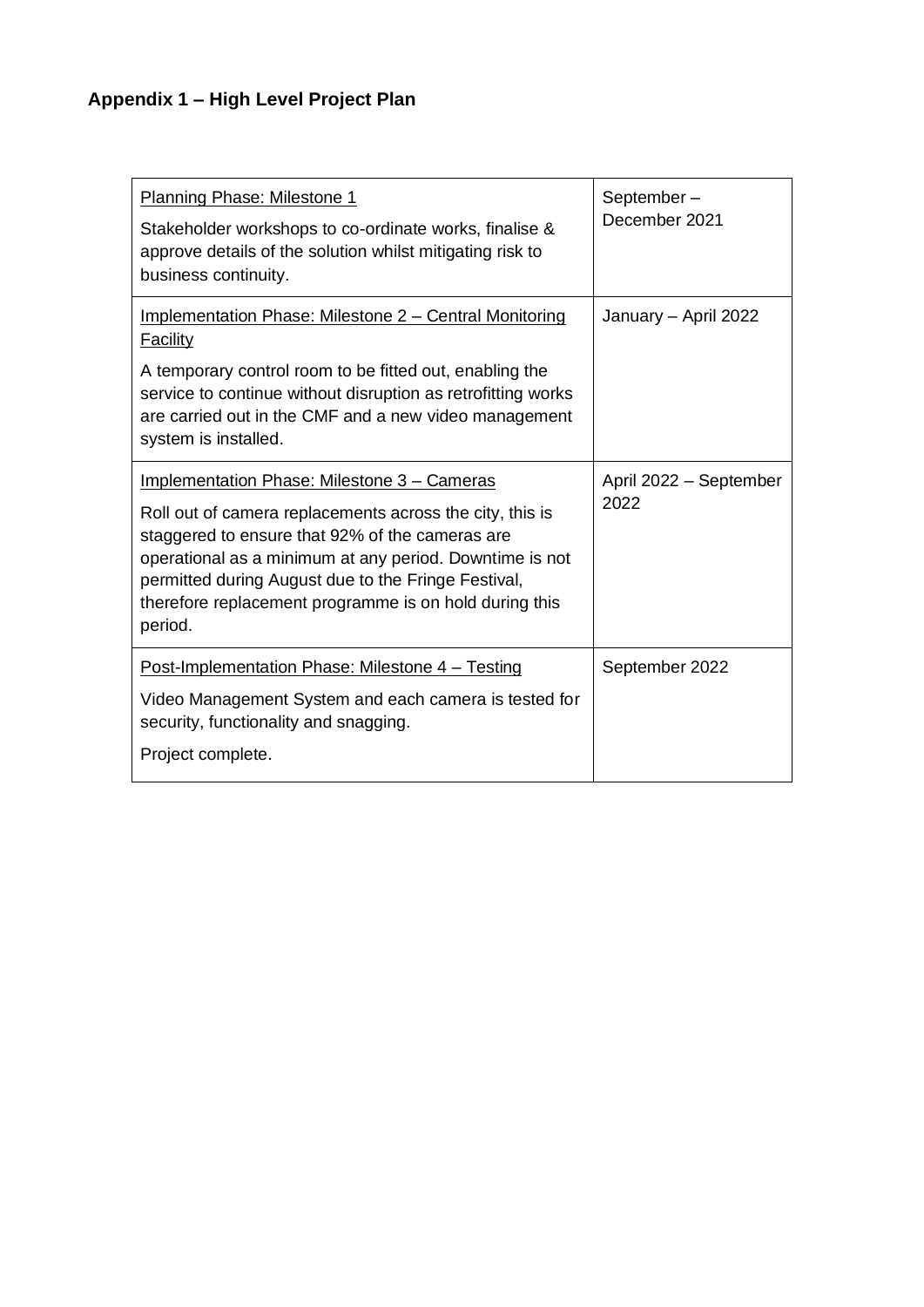## **Appendix 2 - Community Benefits**

#### IP Video Surveillance System

| <b>Community Benefit Category: Employment and Skills</b> |                                        |
|----------------------------------------------------------|----------------------------------------|
| $\bullet$                                                | <b>Community Benefits Required - 1</b> |
| $\bullet$                                                | Modern Apprentice- college leaver      |
| $\bullet$                                                | Promotion of job opportunities         |
| $\bullet$                                                | Work Experience - college leaver       |
|                                                          | 2-week placement                       |

#### **Community Benefit Category: Environment Improvements**

#### • **Community Benefits Required - 2**

- Painting of CCTV Columns, as per specifications
- 10m in height x 27

#### **Community Benefit Category: Education & Outreach**

- **Community Benefits Required - 3**
- Construction Curriculum Support Activities
- 5 x 1 hours
- Curriculum for Excellence Support
- Workshop in a School or Community Centre in Edinburgh
- 3 x 2 hours

#### **Community Benefit Category: Community Engagement**

- **Community Benefits Required - 4**
- Area Tidy-up Campaigns
- $\bullet$  15 x 2 hours
- Local Community charitable projects/events supported by staff volunteers 2-hour min. of volunteer support.
- $\bullet$  10 x 2 hours

#### Fibre Network

#### **Community Benefit Category: Employment and Skills**

- **Community Benefits Required - 1**
- Modern Apprentice
- We will work with your education and lifelong learning departments to offer 2 structured 1-week work experience placements.